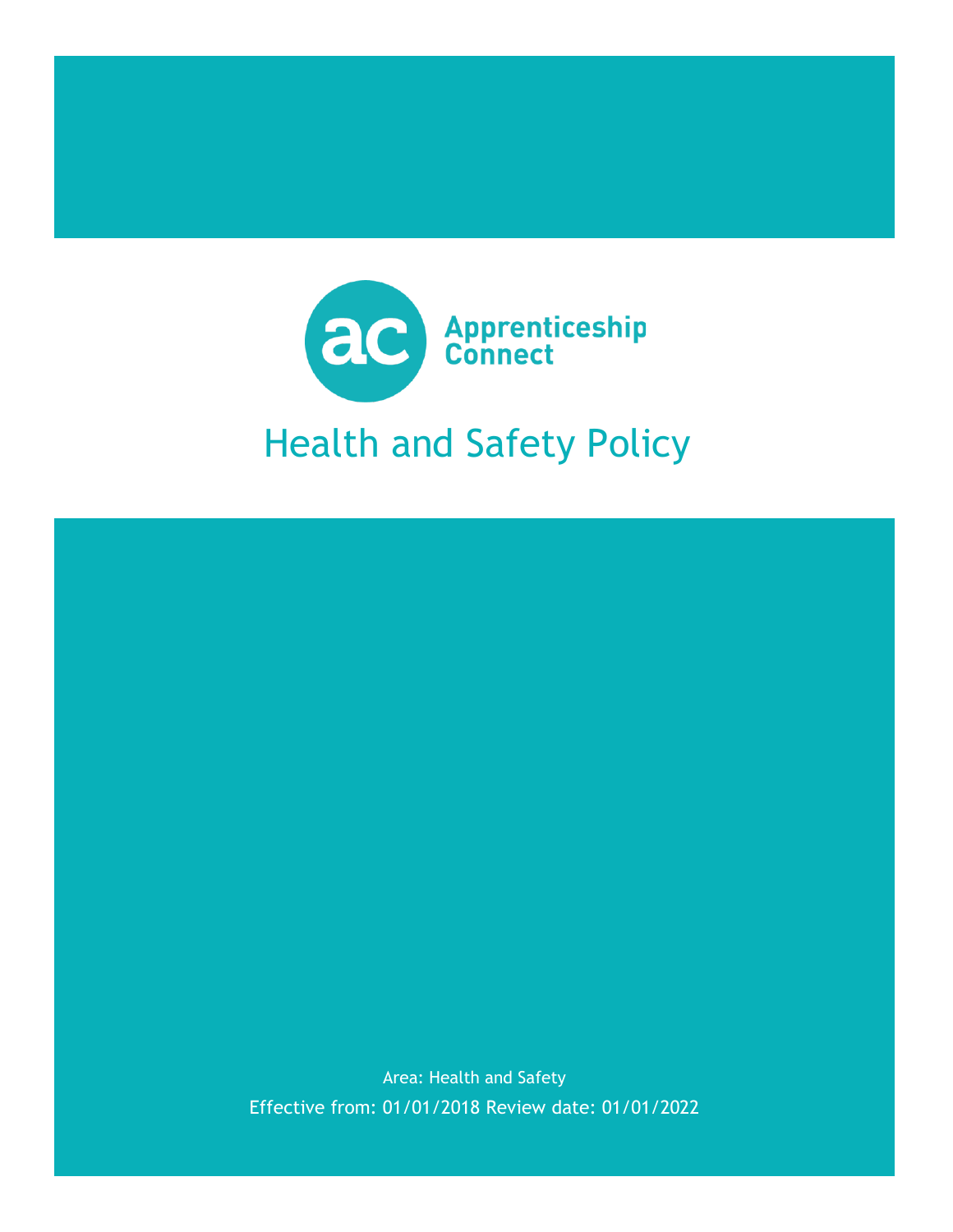# Health and Safety Policy

#### **Policy Statement**

The directors recognise that they have a responsibility to ensure that all reasonable precautions are taken to provide and maintain working conditions which are safe, healthy and comply with all statutory requirements and codes of practice. Including ensuring:

- The provision and maintenance of plant and systems of work that are safe and healthy
- Arrangements for ensuring safety and absence of risks to health in connection with the use, handling, storage and transport of articles and substances
- The provision of such information, instruction, training and supervision to ensure the health and safety at work of employees, learners and visitors
- The control of the place of work and maintaining it in a safe condition
- The provision of a safe means of access to and egress from the place of work
- The maintenance of a working environment that is safe, without risks to health and provides adequate facilities and arrangements for welfare at work
- The implementation of contingency plans to ensure the safety and welfare of employees, learners, and visitors in response to pandemics
- Assess the health and safety of employer locations used by trainees and apprentices
- Ensure employers of trainees and apprentices hold appropriate insurance and liability cover levels

# **Organisation and Responsibilities**

#### Executive

The Board is responsible for safety in the organisation and will monitor the safety policy regularly. The Board will be apprised of health and safety matters to ensure that sufficient resources are available to provide any health and safety equipment, personal protective equipment, training where appropriate in manual handling and the provision of eye tests for those who habitually use display screen equipment. Moreover, information and training for employees will be provided in order (as far as is reasonably practicable) to achieve and maintain a high standard of safety proficiency.

#### Safety Officer

1. The safety officer is Rafiq Adebambo whose responsibilities cover the maintenance of safety records, investigation of accidents, providing accident statistics, and keeping a watching brief on changing safety legislation. A full investigation of accidents will be carried out by the safety officer under the direction of the appropriate manager with a view to the prevention of future occurrences.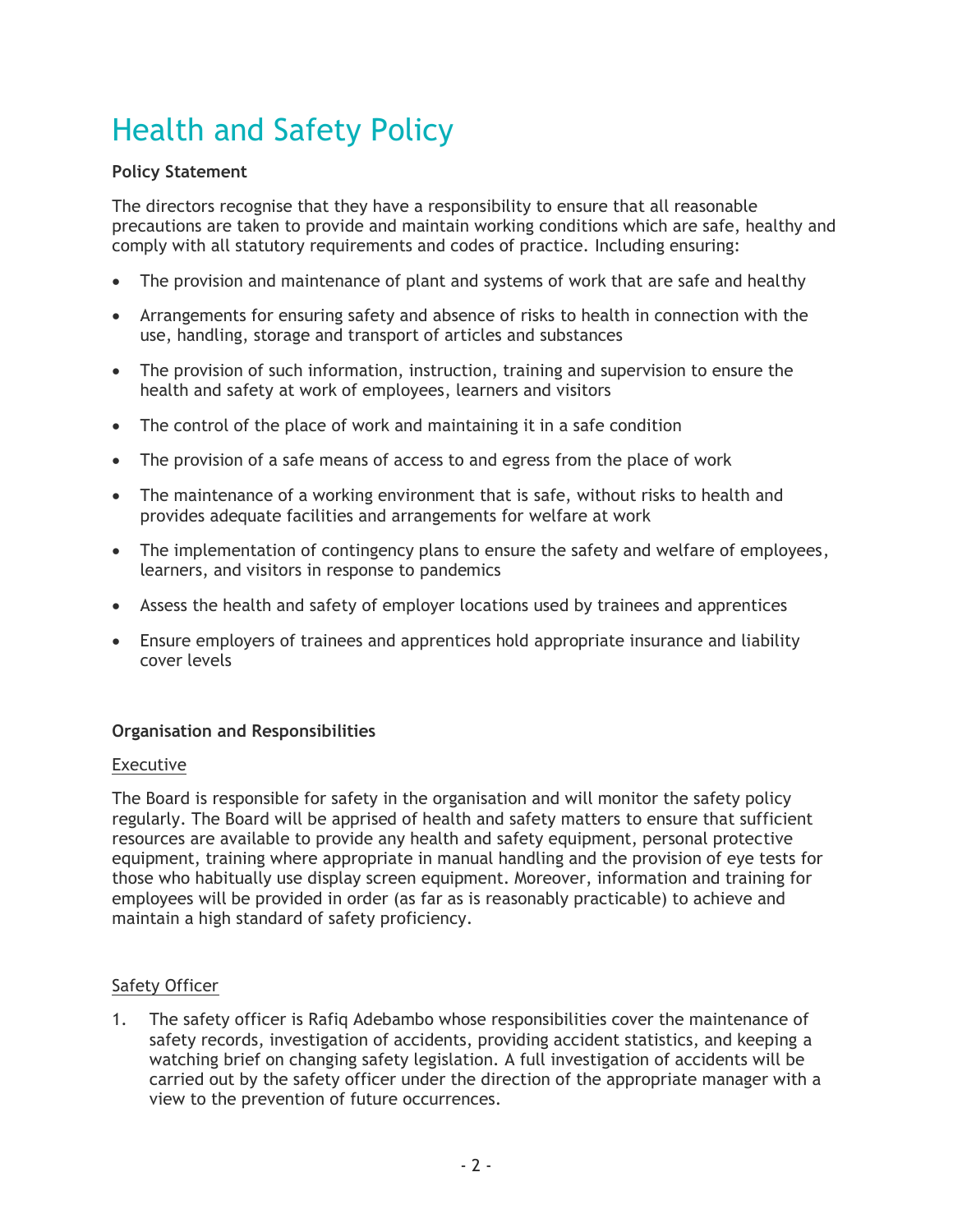- 2. The safety officer's main role will be that of advising management staff on its legal obligation and providing guidance, training and monitoring to ensure the organisation complies with these.
- 3. The safety officer is responsible for monitoring that the organisation's obligations in respect of assessment, control and monitoring of the workplace, work equipment, manual handling operations, personal protective equipment, display screen equipment are met, and hazardous substances are met.

#### Business Manager

The business manager is responsible for ensuring that the organisation fulfils its duty to employ, onboard and induct employees in line with its statutory responsibilities.

- 1. Ensure that recruitment search and selection practice is carried out following relevant legislation.
- 2. Ensure that any employee, before they commence work, shall be supplied with comprehensible information about any special occupational qualifications or skills required so that the work can be carried out safely.
- 3. Ensure that each new employee is given induction training, including the rules, the precautions, and procedures appropriate to their specific jobs (all new members of staff will be shown the location of first aid boxes, fire exits and fire-fighting equipment).

# Departmental/Line Manager

Departmental/line managers have the responsibility to provide management of immediate health and safety issues and to promote responsible attitudes towards health and safety. Each manager will:

- 1. Ensure that all staff are made aware of any procedures in place if they, or a learner they are supporting, faces any serious or imminent danger, and the name of the competent person(s) designated to implement those procedures.
- 2. Ensure all staff for whom they are responsible understand the health and safety policy and risk assessments.
- 3. Keep up to date with health and safety matters applicable to the operations of the organisation.
- 4. Investigate all accidents, including those of learners whilst in the presence of an Apprenticeship Connect employee, with the assistance of the safety officer, with a view to prevention.
- 5. Ensure good housekeeping standards are applied.
- 6. Review periodically all new and existing equipment regarding mechanical and operational safety and the location of all equipment bearing in mind the requirements of the workplace and the use of work equipment regulations.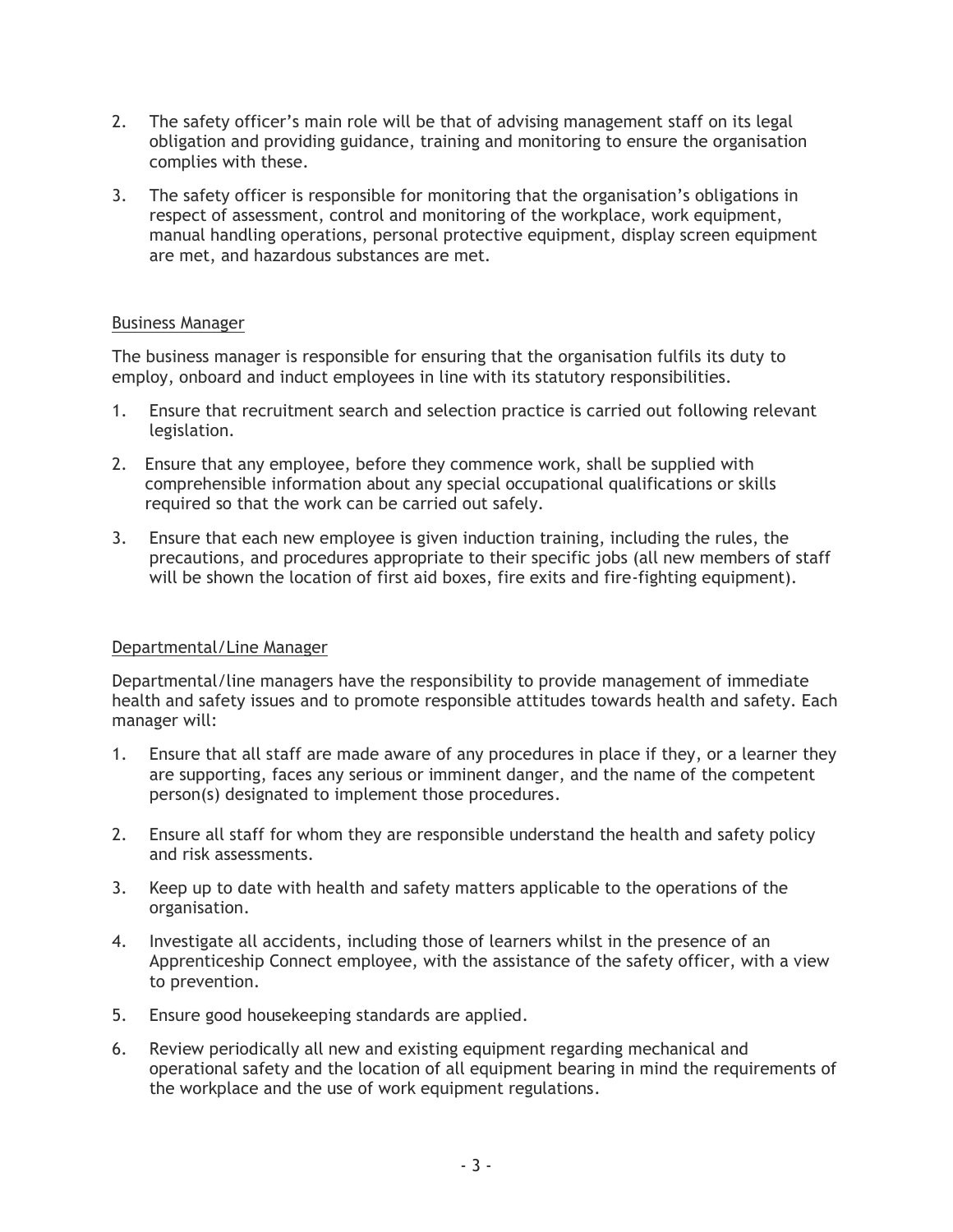- 7. Carry out regular safety checks and audits as required by management.
- 8. Monitor staff activity closely to ensure contingency procedures are being implemented and adhered to as required.
- 9. Particular regard will be paid to:
	- Plant machinery and equipment and methods of working to ensure they are safe and do not endanger health.
	- Providing safe arrangements for the handling, storage and movement of materials, equipment, and substances hazardous to health.
	- Supplying sufficient information, instructions, training and supervision to enable employees to avoid hazards and contribute positively to their health and safety at work.
	- Inspecting equipment such as lighting, passageways, fire alarms, fire escapes, fire extinguishers, first aid facilities and work practices regularly to ensure their efficiency and maintenance.
	- Ensure that the staff for whom they are responsible are aware of any procedures in place to deal with serious or imminent danger.

#### Employees

- 1. All employees have a responsibility to do everything they can to prevent injury to themselves, their fellow employees, learners they support and others affected by their actions or omissions at work. They are expected to follow the organisation's procedures, in particular, to report any incidents which have or may have led to injury or damage.
- 2. All employees should ensure that they use any equipment provided in accordance with the training and instruction that they have received, inform their supervisor about any serious or imminent danger, and also report any shortcomings that they see in the protection arrangements. If the supervisor or manager is not available, an employee may stop work and immediately proceed to a place of safety in the event of being exposed to serious, imminent and unavoidable danger. Any employee who is faced with such a conflict between the demands of safety and his or her job should raise the matter as soon as possible with the supervisor after the danger has ceased or has been dealt with.

# **Workplace Health and Safety (Traineeships and Apprenticeships)**

The organisation is committed to ensuring the health and safety of all its learners and to this effect it is committed to assessing the health and safety provision of all employers and their workplace premises.

- 1. All prospective employers of trainees and apprentices will undergo workplace health and safety by a suitably trained Apprenticeship Connect employee. The health and safety assessment must take place before the placement and or delivery activity can take place.
- 2. The relevant Apprenticeship Connect employee will complete the assessment using the Workplace Health and Safety Assessment form.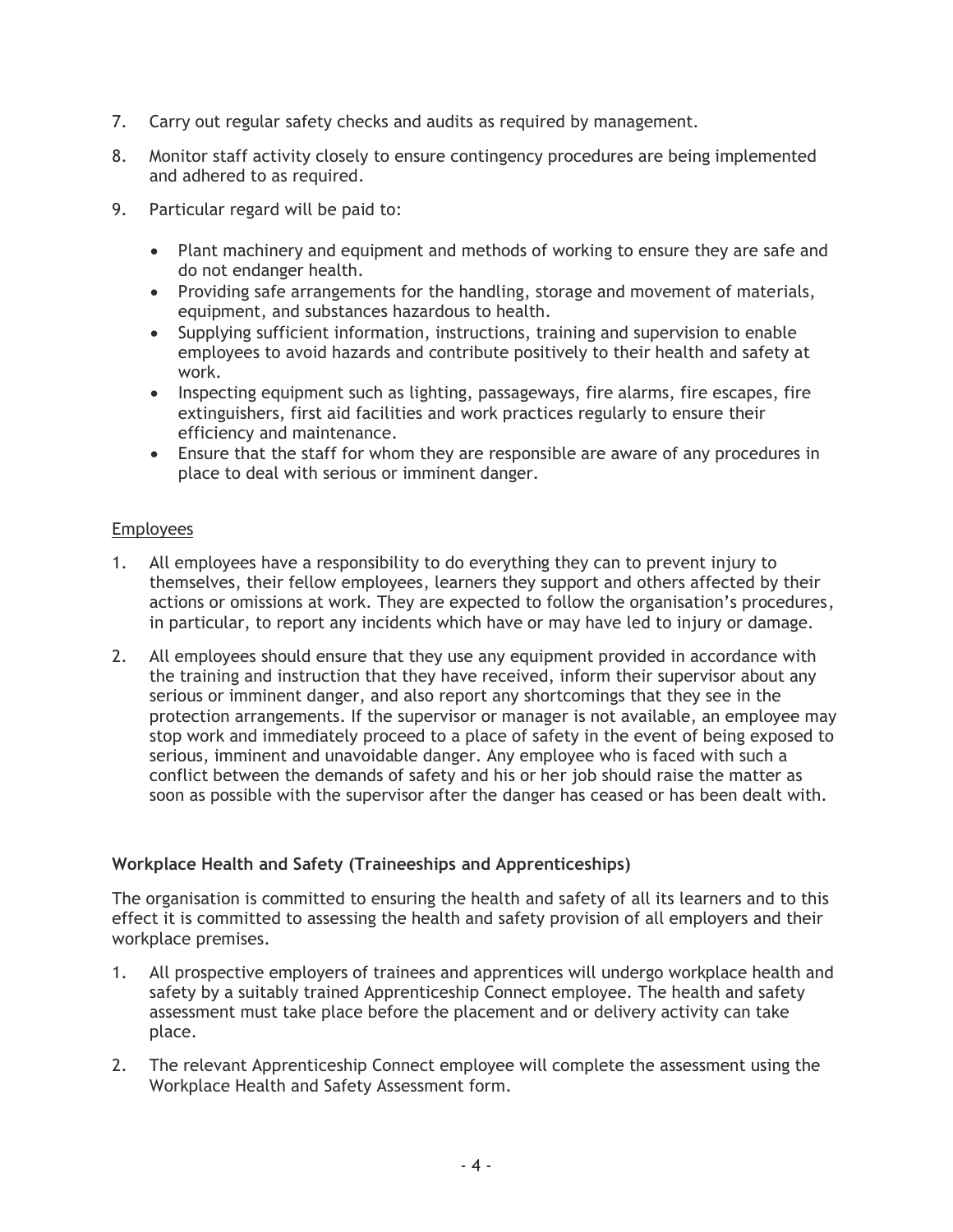- 3. The outcome of the assessment is either 'met' or 'not met'. An employee meeting the requirement may receive services delivered by Apprenticeship Connect such as placing apprentices or delivering training. Employees that meet the requirement may have actions set to improve their provision. Employers who are assessed as 'not met' will not receive services from Apprenticeship Connect until the not met areas are addressed.
- 4. The outcome of the health and safety assessment is held on file in the relevant company's record.
- 5. Employers meeting the assessment are reassessed every 1-2 years depending on the risk level of the employer. The organisation reassesses any employer that changes workplace address or has a change in their health and safety provision such as following an incident.

All employers of apprentices are required to commit to Apprenticeship Connect's health and safety provisions at various stages of onboarding including in the Services Agreement, whereby the employer must confirm acceptance to adhere to the Health and Safety Policy, in the health and safety assessment form and the enrolment paperwork.

#### **Reporting Accidents (Employees and Visitors)**

- 1. In the event of an accident causing injury, you must ensure that the injured person is being cared for and ask immediately for a supervisor/first-aider. DO NOT MOVE THE INJURED PERSON.
- 2. Report the full details to the safety officer who will record the incident in the accident book. The accident will be reported to the inspecting authority as and when necessary.
- 3. Any "near miss" incident which occurs should also be reported to your immediate supervisor who will be responsible for making a report to Rafiq Adebambo.
- 4. All accidents will be investigated by the department/line manager and the safety officer. A report will be made to The Board who will ensure that necessary action is taken to prevent a recurrence.

#### **Reporting Accidents (Learners)**

- 1. In the event of an accident causing injury, you must ensure that the injured person is being cared for and request immediately for a supervisor/first-aider. DO NOT MOVE THE INJURED PERSON.
- 2. Report the full details to the relevant health and safety officer in your workplace and follow your organisation's procedures.
- 3. Notify Apprenticeship Connect of the incident through one of the following:
	- Your course tutor
	- Via email to [help@apprenticeshipconnect.co.uk](mailto:help@apprenticeshipconnect.co.uk)
	- Directly to Rafiq Adebambo, Safety Officer
		- o [rafiq.adebambo@apprenticeshipconnect.co.uk](mailto:rafiq.adebambo@apprenticeshipconnect.co.uk)
		- $\circ$  0203 829 6939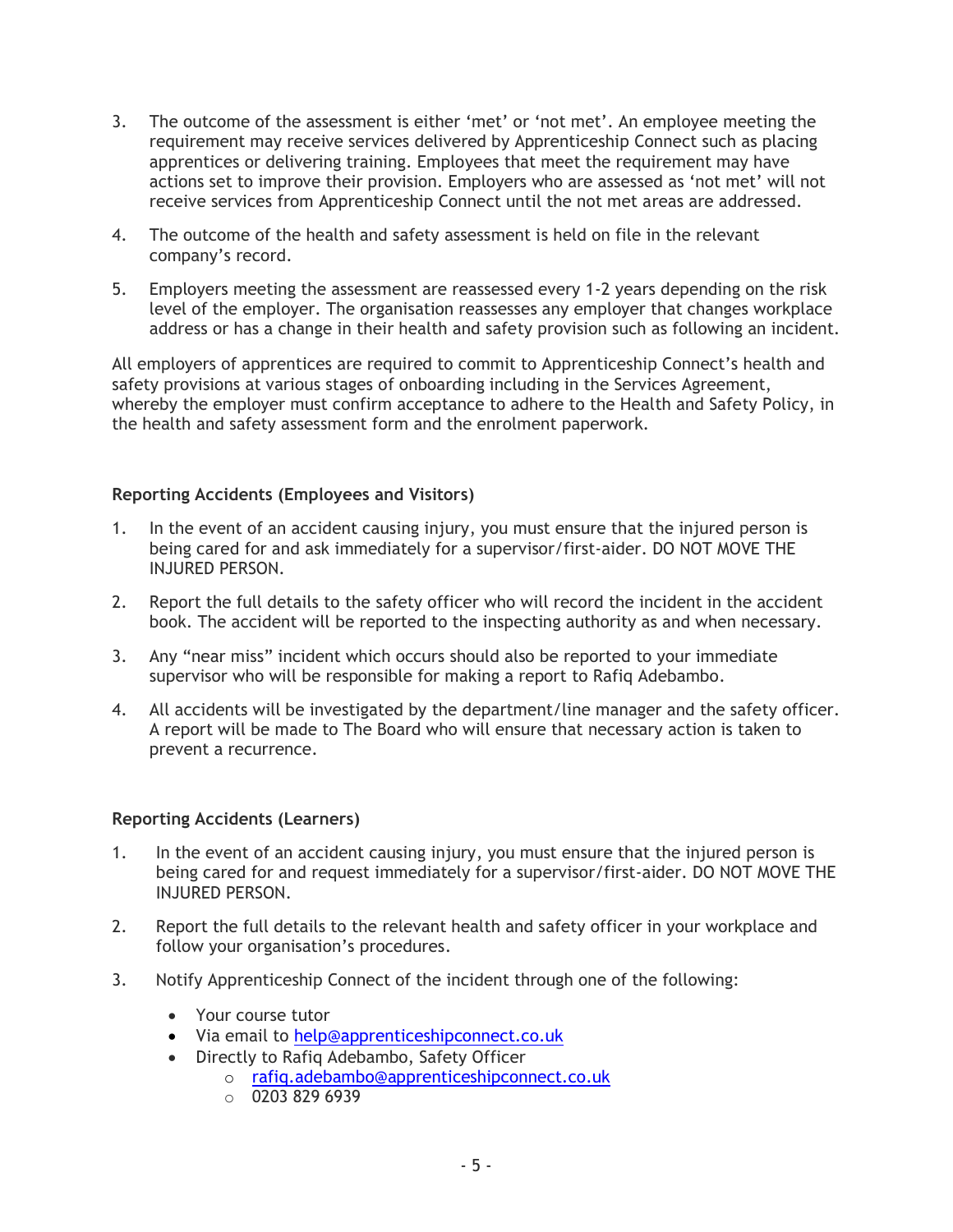4. Apprenticeship Connect will contact your employer to investigate the incident.

#### **Reporting Learner Illness**

- 1. In the event of a learner becoming ill, the course tutor must record the details in the learner's Faculty Journal. Common illnesses such as colds or light flu are generally not escalated. However, if learners are experiencing severe symptoms of flu or similar, unknown illnesses, or serious critical illnesses, they must be referred to the safeguarding team using the Safeguarding Report Form in MyAC.
- 2. Ill a safeguarding referral is made to the safeguarding team it will be investigated by the designated safeguarding lead or a nominated deputy. The safeguarding lead will continue to monitor the illness and work with the course tutor, employers and parents (where applicable) to provide ongoing support.
- 3. In the instance that a learner's absence due to illness extends beyond one month or is anticipated to do so, the organisation may place the learner on a break in learning.

# **First Aid**

- 1. During the induction programme employees will be shown the location of the nearest first aid box to their work area. For learners on programmes, first aid boxes at venues will be advised on the day.
- 2. Names of first-aiders and appointed persons together with information on how to contact them are given are available within the organisation's intranet system, MyAC for internal staff and will be advised to learners and visitors at any venue.

#### **Fire**

- 1. Fire exits must be kept clear from obstruction. All employees, learners and visitors to Apprenticeship Connect sites must know their evacuation route and assembly point in case of fire. All individuals attending an Apprenticeship Connect venue will be shown the fire evacuation point.
- 2. If you DISCOVER A FIRE:
	- 1. Immediately operate the nearest fire alarm call point.
	- 2. WITHOUT PERSONAL RISK, try to put out the fire, if possible, with the nearest appropriate fire appliance provided, by directing the hose or extinguisher to the base of the flame.
- 3. If you HEAR THE FIRE ALARM:
	- 1. The switchboard operator will be responsible for calling the fire services.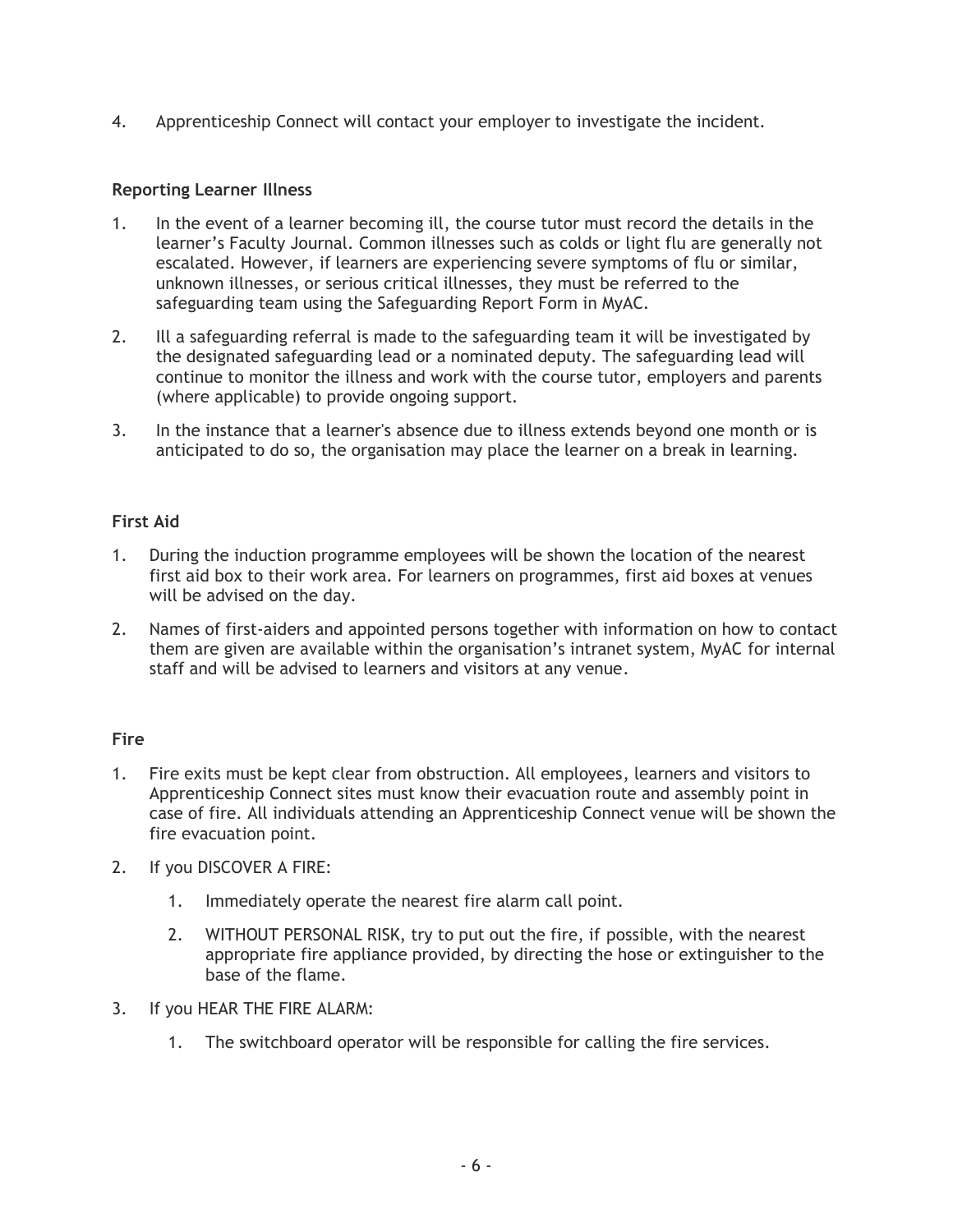- 2. Leave the building immediately by the nearest available exit and report to your warden at your evacuation assembly point (EAP). DO NOT RUN. DO NOT USE THE LIFTS. DO NOT DELAY FOR PERSONAL BELONGINGS.
- 3. Do not re-enter the building until instructed by your warden.

# **Good Housekeeping**

- 1. Undue hurrying and forgetfulness causes many office accidents. Do not run down steps. Use handrails going down or upstairs.
- 2. Watch out for someone coming round a blind corner or opening doors quickly.
- 3. Never read while walking.
- 4. Leaving lower filing drawers open causes many trips and falls. Please make sure they are closed.
- 5. Electrical and telephone cords must not be allowed to lie uncovered on the floor and should be taped down, since they are major tripping hazards.
- 6. Ensure that floor areas are well lit and free of obstruction.
- 7. Spilt water, hot drinks or soft drinks should be cleaned up immediately.
- 8. Pointed objects such as pencils, pens, letter openers, files and the like must be used carefully to avoid puncture wounds.
- 9. Horseplay, including throwing paper clips, shooting rubber bands, and tossing objects out of windows, is unacceptable behaviour and constitutes a disciplinary offence.

# **Electrical Equipment**

- 1. Electrical equipment is normally safe, provided it is properly installed and regularly inspected.
- 2. Remember that water and liquids are conductors of electricity and their association with faults caused by, for example, damaged cable flexes, plugs and sockets, the overloading of circuits and fuses, etc. would make the shock more severe. Therefore, you should:
	- 1. NEVER touch electrical equipment with wet hands, move any portable electrical equipment without disconnecting it from the mains; or make electrical repairs or do other electrical work unless you are an authorised person.
	- 2. KEEP electrical supply cables and flexes away from wet areas, or from where they will be damaged by being walked over or knocked when moving equipment about.
	- 3. ALWAYS switch off all equipment when not required, unless the continuous operation is necessary; disconnect electrical equipment at night by removing the plug from the socket, again unless the continuous operation is necessary and/or instructed otherwise; report defective equipment to the safety officer.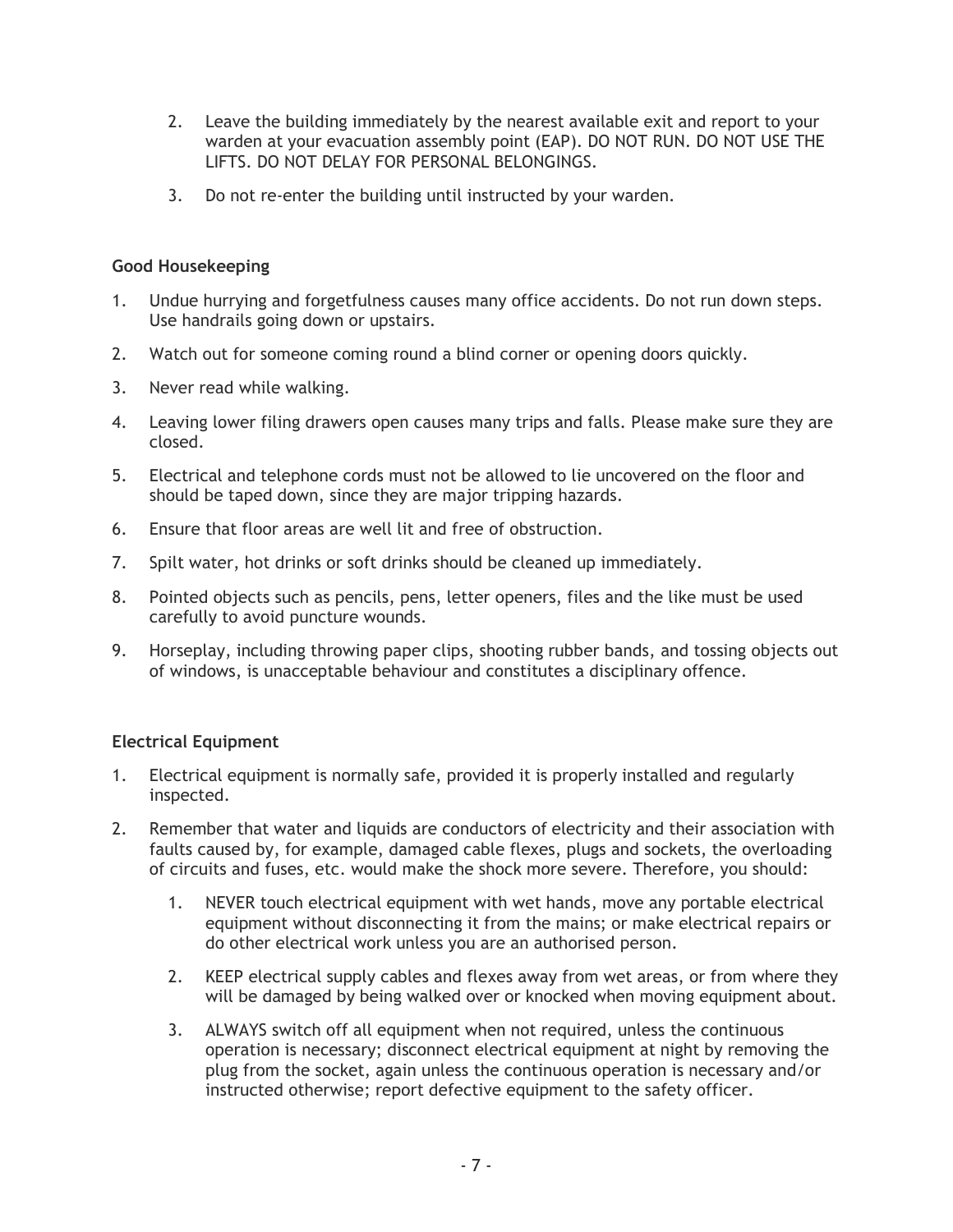#### **Working at Heights: Reaching, etc.**

- 1. Do not attempt to obtain items which are beyond your reach. If you cannot reach it, get a ladder or stepping stool.
- 2. Be sure the ladder is in a safe condition.
- 3. Do not use chairs, open drawers, or any makeshift device for climbing.
- 4. Do not climb up the shelves themselves.
- 5. Do not overreach on the ladder. It is safer to get down and move the ladder.

#### **Disciplinary Action**

1. If you contravene the provisions of this policy, whether or not in doing so you place the health and safety of yourself or others at risk, you will be disciplined and if appropriate, dismissed from employment or withdrawn from an education programme.

#### **Additional Clauses**

- 1. In the event of there being a danger of death, serious imminent danger or health risk, employees or learners may stop work and immediately leave the workplace and proceed to a place of safety. The matter should be reported as soon as possible to their supervisor who will investigate and determine what action should be taken.
- 2. After the investigation, the employee or learner will be informed that:
	- the organisation has so far as reasonably practicable eliminated the danger and employees must resume normal working;
	- the organisation does not consider the matter constitutes a grave risk to health or safety, and employees must resume normal working; or
	- the organisation will undertake further investigation and may, if necessary, obtain an expert opinion. Employees or learners may be asked to stop carrying out work or learning of a particular kind or be transferred to alternative work/learning whilst the investigation takes place.
- 3. Refusal to resume normal working/learning when instructed may constitute a disciplinary offence. The matter will then be dealt with under the organisation's normal disciplinary procedure.

#### **Promoting Health and Safety**

The organisation understands that protecting the health and safety of employees, learners and visitors is reliant on effective promotion of this policy, good practices and awarenessraising. To this effect the organisation ensures: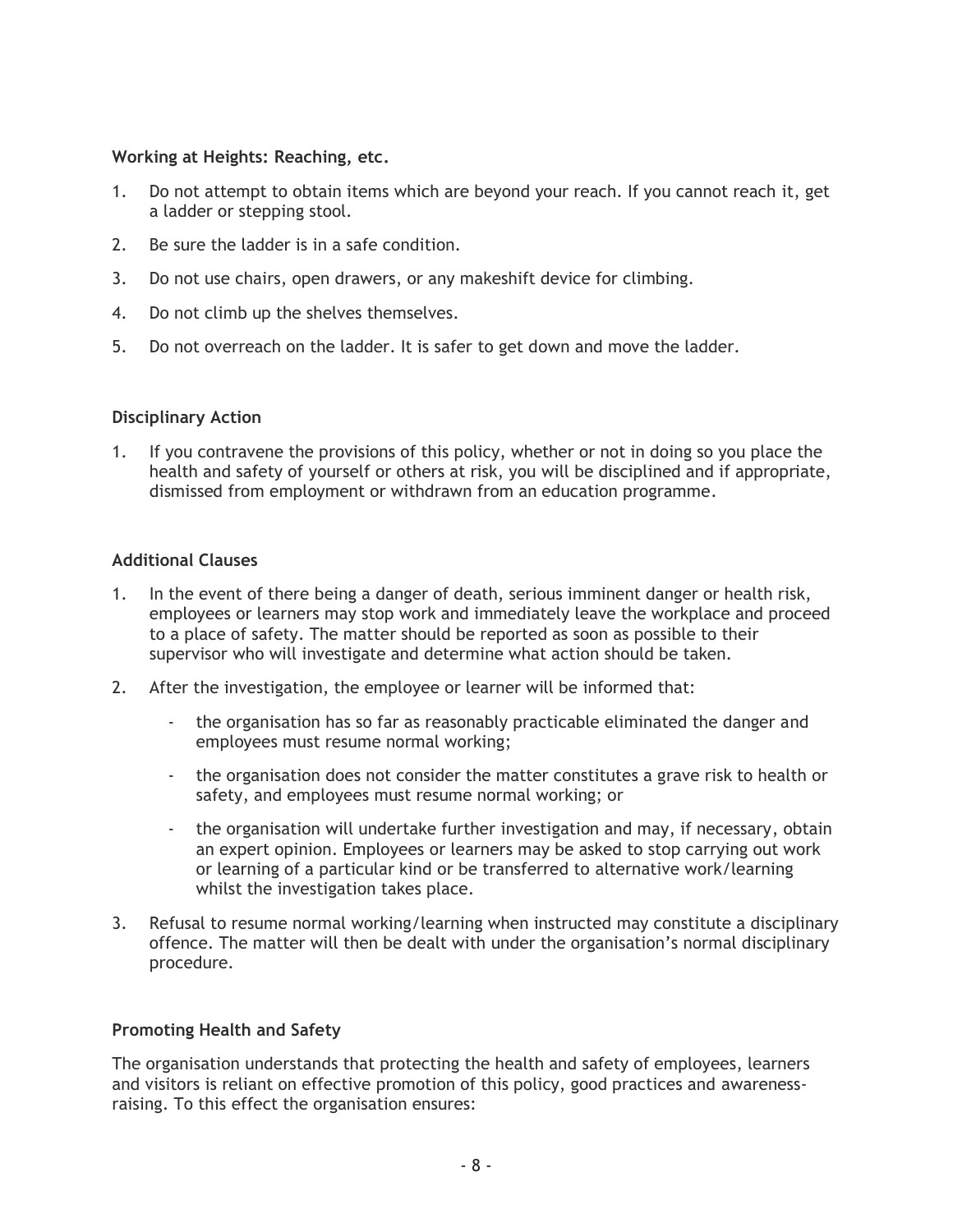- that all employees read, understand and accept the Health and Safety Policy during induction;
- to conduct health and safety induction for all employees;
- to deliver health and safety information, advice and guidance content to all learners during their induction into to programme;
- to direct all learners to the health and safety policy and provide ongoing access;
- to educate learners about how to source health and safety information in their workplace;
- to educate learners on keeping themselves safe at work through the effective embedding of health and safety in lessons;
- to include health and safety notice information in venues and in the e-learning system;
- create a culture of health and safety by emphasising good health and safety practice;
- to guide employers about health and safety provisions.

# **Training**

All Apprenticeship Connect staff will receive a health and safety induction along with annual refresher training.

# All staff

The organisation will conduct equality, diversity and inclusion training at least annually for all staff.

# Management

Hiring managers will receive regular training regarding managing prevailing health and safety issues as needs arise. Management training will take place at least annually.

# Teaching learning and assessment

Tutors will undertake training in health and safety in education through the organisation's Teaching Learning and Assessment CPD Schedule.

# **Contingency Planning in Response to Pandemics**

- 1. In the event of a pandemic, the business manager and directors will work together to create a pandemic-specific policy and procedure for internal staff, learners and other stakeholders which includes the following:
	- An introduction/overview of the situation including official Government and medical advice relating to health and safety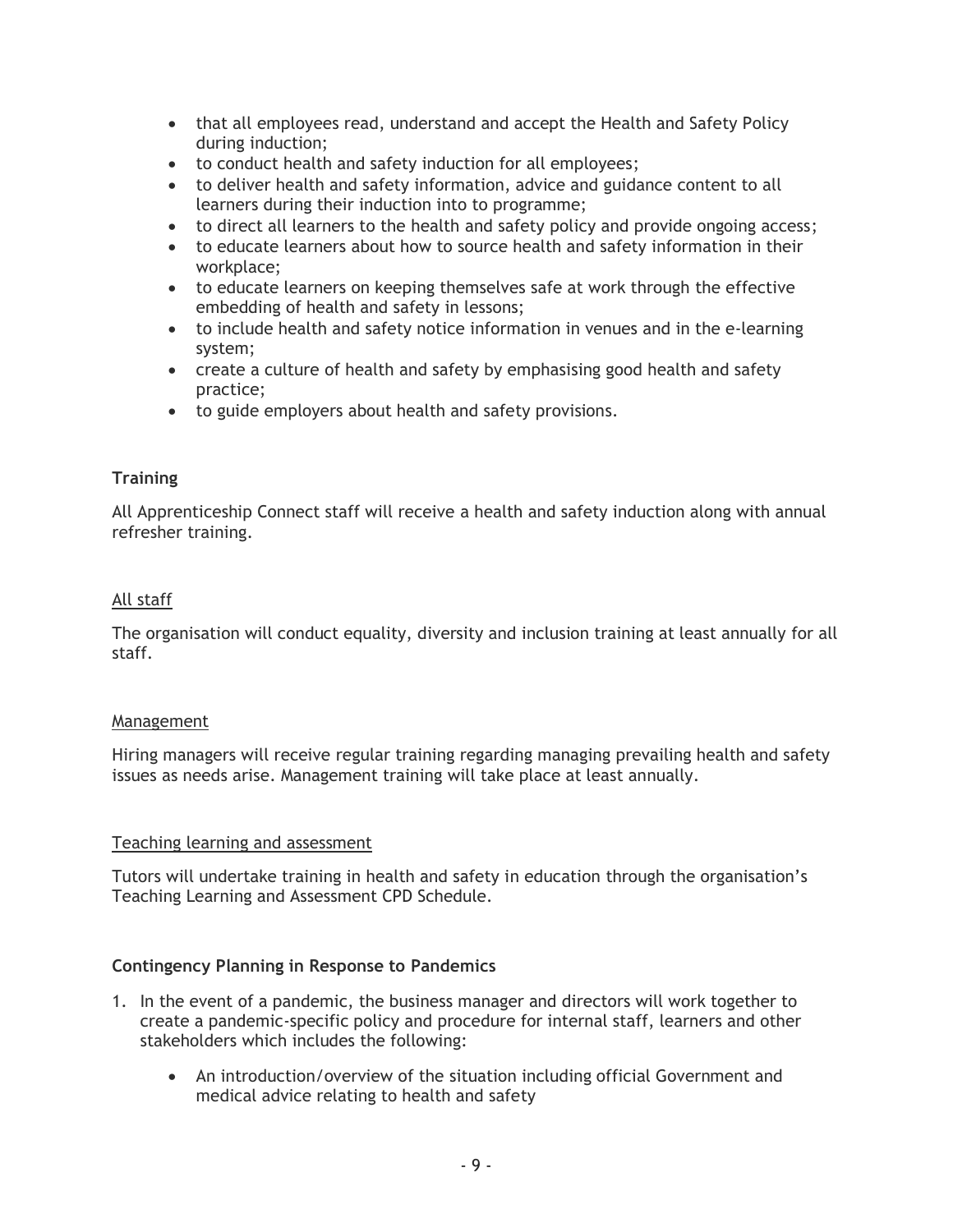- A clear action plan with target dates to outline the organisation's response to the pandemic and the steps to be taken to mitigate risk
- The organisation's approach to risk using official sources of reference only
- A clear procedure for employees and other stakeholders to prevent infection related to the pandemic
- A clear procedure for employees and other stakeholders to report illness and the steps taken by the organisation to protect the health and safety of the employee in light of illness related to the pandemic
- Adjustments to be implemented by the organisation to protect the health and safety of employees and other stakeholders in response to the pandemic
- Relevant additional guidance to protect the health and safety of all individuals engaging with the organisation in light of the pandemic
- 2. The organisation will issue regular communication to ensure all employees, learners and other stakeholders remain up to date with the development of the pandemic, adjustments and changes internally and the steps they need to take to protect their health and safety. This may include but is not limited to, communication methods such as:
	- The release of relevant company policies and procedures
	- Internal and external email communication
	- News updates via the organisation's internal intranet system
	- Company-wide announcements via the organisation's internal intranet system
	- Management planning meetings
	- Company-wide information meetings
- 3. The business manager and directors will work together to create a pandemic-specific guide for learners which includes the following:
	- An introduction/overview of the situation including official Government and medical advice relating to health and wellbeing
	- The organisation's approach to assessing learner risk using official sources of reference only
	- Guidance for learners to follow if they believe they are at an increased risk concerning the pandemic
	- A clear procedure for learners to prevent infection related to the pandemic
	- A clear procedure for learners to report illness and the steps taken by the organisation to protect the health and safety of the learners in light of illness related to the pandemic
	- Adjustments implemented by the organisation to protect the health and safety of learners in response to the pandemic
	- Relevant additional guidance to protect the health and safety of learners in light of the pandemic
- 4. The organisation will issue regular communication to ensure all learners and employers remain up to date with the development of the pandemic, adjustments and changes internally and the steps they need to take to protect the health and safety of learners. This may include but is not limited to, communication methods such as:
	- The release of a pandemic guide for learners.